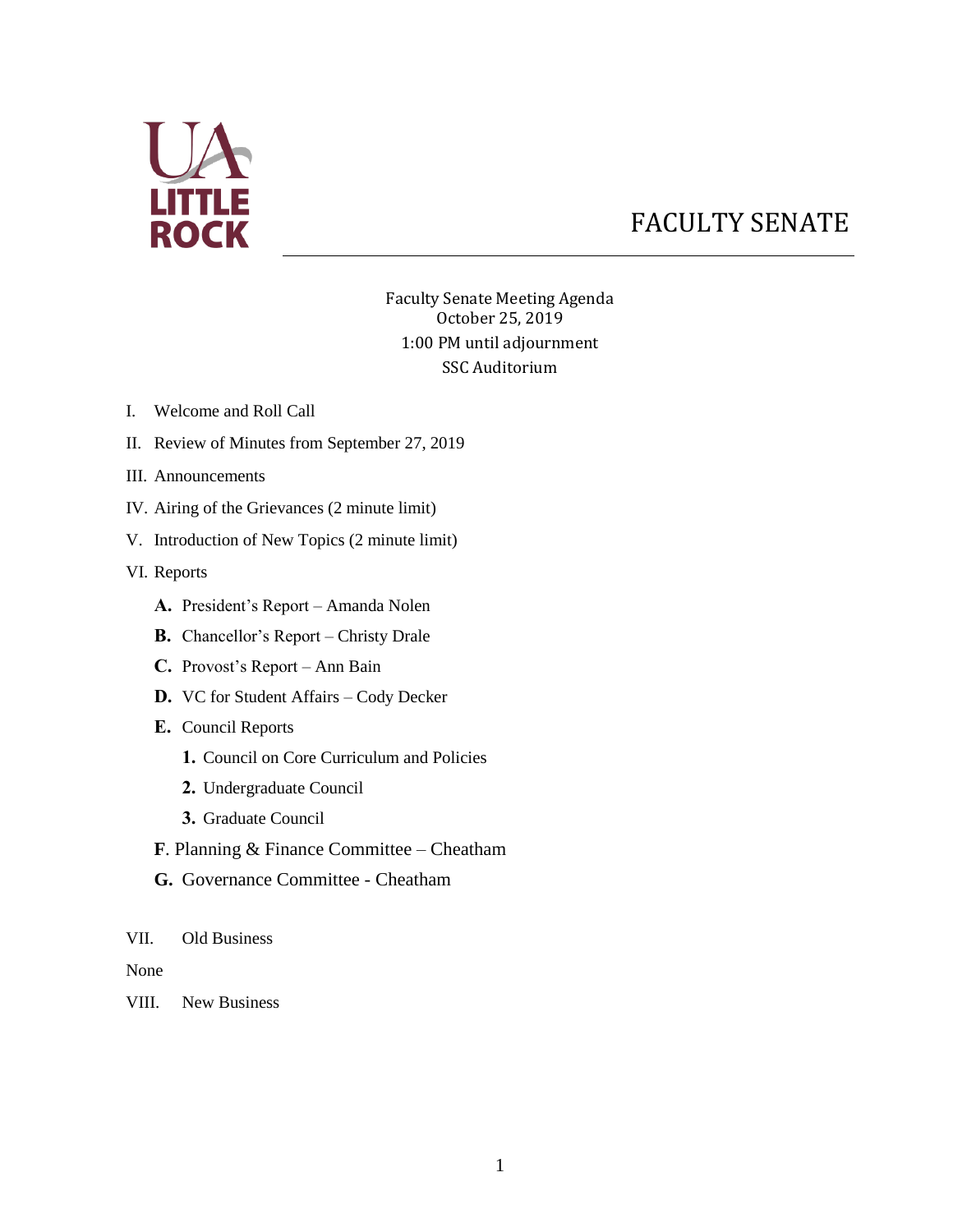**A. Motion FS\_2019\_23**. Executive Committee and the Admissions & Transfer of Credit Committee (Legislation. Majority vote at one meeting, no second required) Dual Enrollment Admission Policy

**Be it resolved** to adopt the Dual Enrollment admission requirements (to be included in the Admissions Categories Policy 502.1, revised, 8/30/2013, 12/8/2006, 4/14/2006, 2/4/2005, 3/19/1999, 2/6/1999, 4/19/1996). As indicated below:

Dual enrollment is defined as a high school student's enrollment in postsecondary coursework for college credit only. Students are admitted into the dual enrollment program as non-degree seeking students and thus not eligible for financial aid.

Eligible high school students who wish to participate in dual enrollment must provide:

- An application for admission and application fee;
- Proof of required immunizations;
- A recommendation from high school principal or designee;
- Written permission from parent/legal guardian;
- A high school GPA of 2.5 or greater; and
- An ACT composite score of 19 or the equivalent score on other student placements

exams.

**And be it resolved** that upon approval, the revised legislation go into effect July 1, 2020.

*Commentary*: Dual enrollment program provides opportunities for high school students to earn college credit by enrolling as non-degree seeking students in UA Little Rock courses. This program is different from concurrent enrollment programs in that dual enrolled students enroll in the course exclusively for college credit. In addition, they would be taking the course along with other UA Little Rock Students on campus. High school students enrolled in concurrent programs enroll in courses (usually) taught on their high school campuses along with other eligible high school students. Also, they may take the course to satisfy both high school and college credit.

**B. Motion FS\_2019\_27** Admission and Transfer of Credit Committee (Legislation. Majority vote at one meeting, no second required) Non-degree Seeking Students Admission Policy.

**Be it resolved** to amend the Non-degree Seeking Student admission requirements (502.1, introduced 12/05/2008) (underline indicates addition; strikethrough indicates deletion).

### **Non-degree Seeking Students**

Non-degree seeking students will enroll in classes for personal enrichment or professional development and are not eligible for financial aid or veteran's benefits. Non-degree seeking student status is not a means to regular degree-seeking status. It does not represent admission nor imply admission to a program at a later date. Non-degree seeking students must submit the following for admission: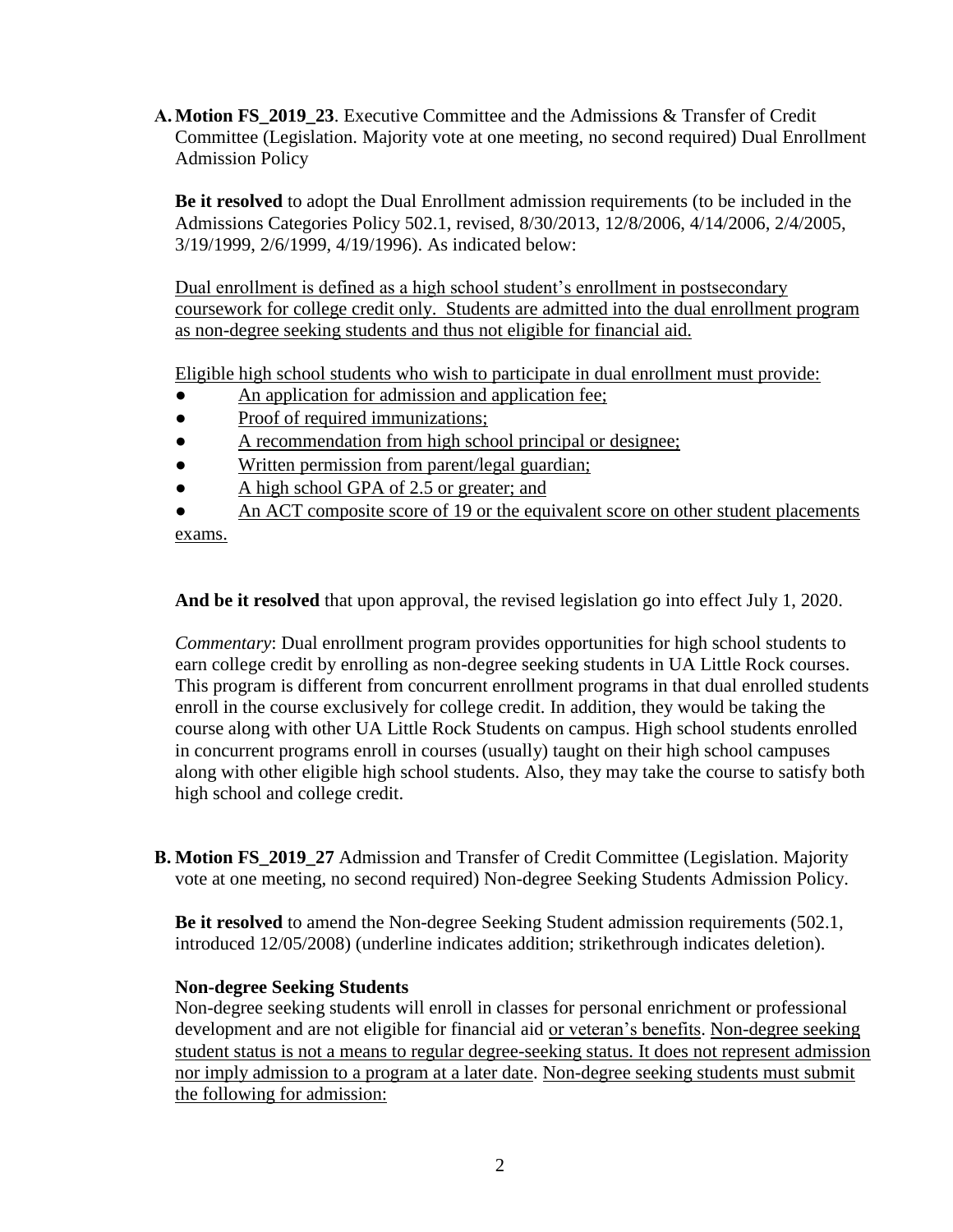- Completed application for admission and non-refundable application fee; and
- Proof of 2 MMF immunizations (for applicants born after January 1, 1957)

All Non-degree seeking students will be advised each term, unless their student type is exempt from advising requirements.

A student who wishes to move from non-degree-seeking status to degree-seeking status must: Students who later wish to be classified as degree-seeking will need to reapply for a future term and submit all required academic credentials.

- Submit a completed application for admission for a future term;
- Submit a high school transcript if applying as First-time in College Admission, or transcripts from all colleges attended if applying for Transfer Admission; and
- Qualify for admission to degree-seeking status by:
	- Satisfying the requirements for admission as a First-time in College Applicant, or:
	- **Satisfying the requirements for Transfer Admission if the student completed** coursework at another institution prior to applying as a degree-seeking student to UA Little Rock, or;
	- Demonstrating a record of successful course completion at UA Little Rock by:
		- Completing with grade of C or better a minimum of 12 hours of University Core or other hours directly applicable to a specific degree or certificate program; and
		- Completing 12 hours of the last 15 hours attempted with minimum GPA of 2.0.

**And be it resolved** that upon approval, the revised legislation go into effect July 1, 2020.

*Commentary*: The purpose of this legislation is to provide detail regarding admission requirements for non-degree seeking students. In addition, this legislation provides information about how students can transition from non-degree seeking to regular admission status.

**C.** Motion FS 2019 28 Faculty Governance Committee (Legislation. Majority vote at one meeting, no second required) University and Distinguished Professor

**Be it resolved** to amend the guidelines for appointment to University and Distinguished Professor (Policy FS 2019 6) as indicated below (underline indicates addition, strikethough indicates deletion; full policy is provided in Appendix A);

## **Guidelines for University and Distinguished Professor Appointments**

## 2. **Policies and Timing**

Nominations for appointment to University and Distinguished Professor will follow the applicable policies in Board Policy 405.1 and as well as the established timeline for promotion identified in UA Little Rock Policy on Promotion and Tenure. (403.15).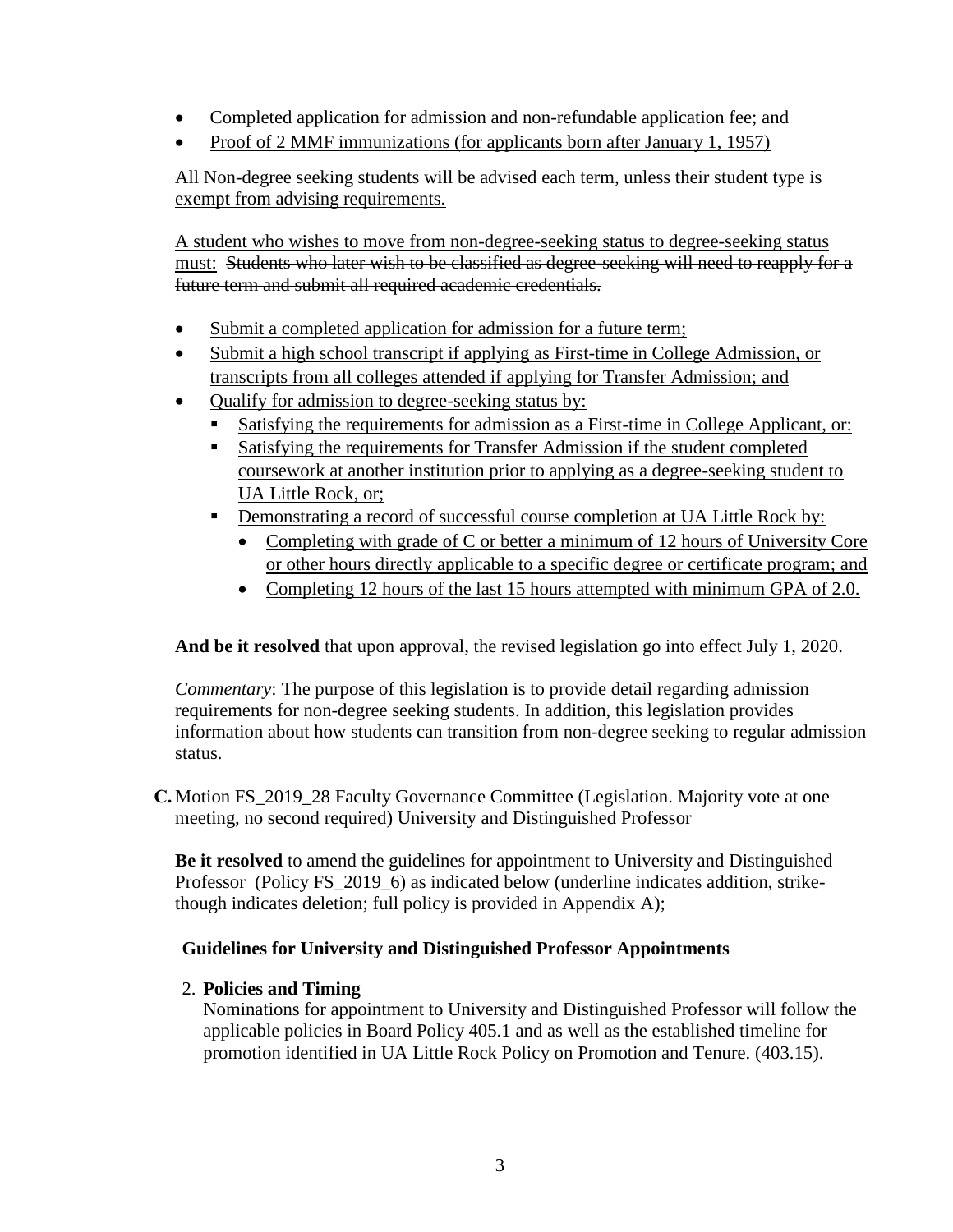The tenured and tenure-track faculty of each school or college and each unit shall-may establish and include in the approved governance documents, substantive criteria and procedures for use in considering nominees for University or Distinguished Professor within that college or school and unit. Unit criteria shall not be in conflict with, nor less rigorous than, the criteria for appointment as University or Distinguished Professor noted in this document. Unit criteria are subject to approval consistent with all revisions to college or school and unit personnel documents under University policy.

**And be it resolved** that upon approval, the revised legislation go into effect July 1, 2020.

*Commentary*: This amendment allows units and colleges to create more restrictive substantive criteria and procedures for eligibility for promotion to University or Distinguished Professor, but does not require each unit to do so.

IX. Open Forum (Discussion only)

X. Adjourn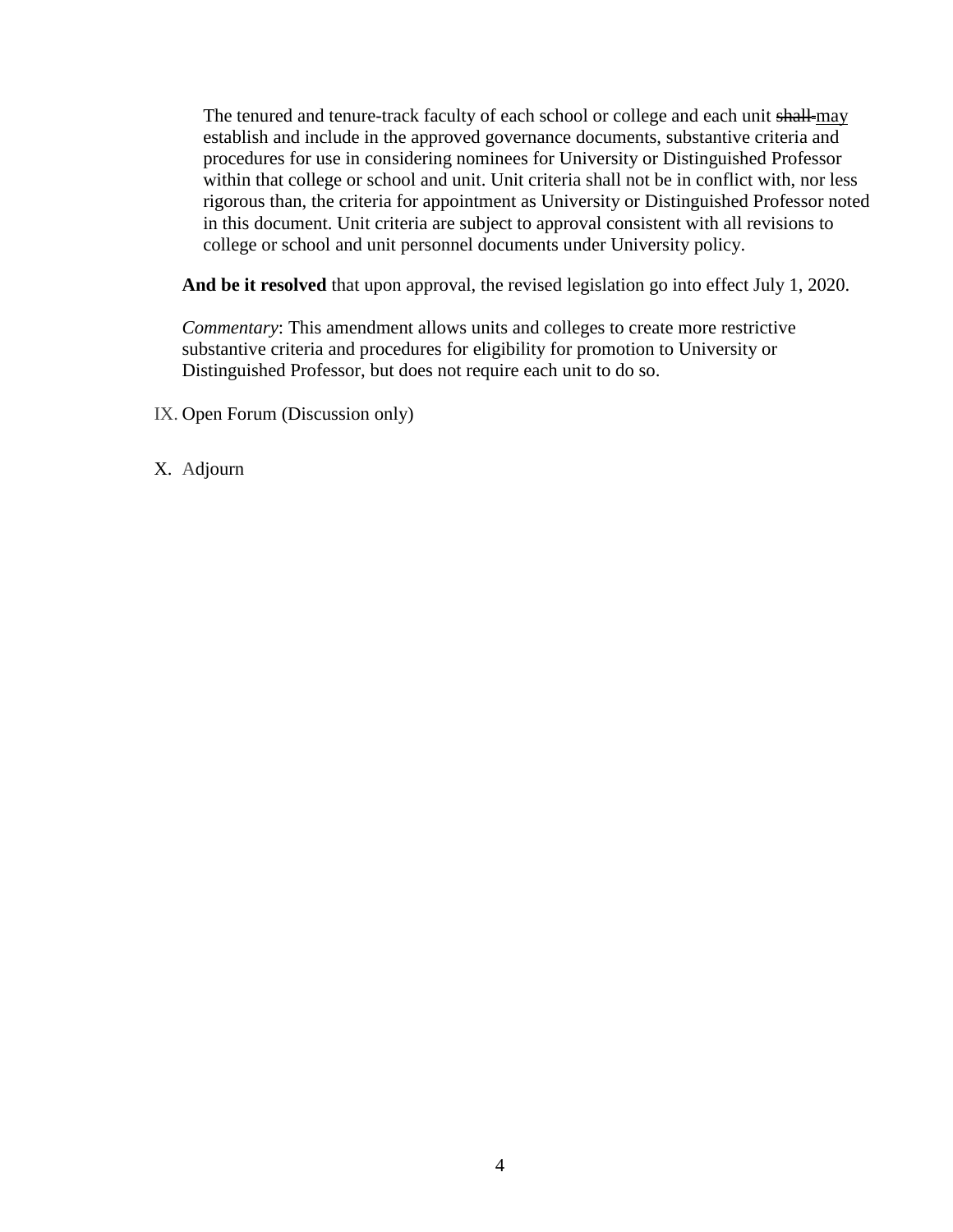Appendix A: Guidelines for University and Distinguished Professor Appointments (mark-up)

#### **Background**

The University of Arkansas at Little Rock acknowledges outstanding faculty through conferring the honorific titles of "University Professor" and "Distinguished Professor." Appointment as University Professor or Distinguished Professor is a high honor reserved for only the very best faculty in recognition of sustained excellence in the performance of their duties, as outlined below. The appointments described in this document are strictly honorific and are not intended to be construed as academic or financial promotions.

A. Substantive Criteria – University Professorship

Appointment as University Professor is a special honor conferred only upon active faculty in recognition of an extended period of exemplary service in a spirit of collegiality to the University of Arkansas at Little Rock, and a combination of service in their profession and to the public through their professional activities. In order to achieve this distinction, faculty members must, in addition to having an extended period of documented exemplary service to the University of Arkansas at Little Rock, have gained wide recognition at the national or international level for their sustained excellence in service, teaching, research or creative activity germane to their respective disciplines and academic roles while serving as a member of the faculty of the University of Arkansas at Little Rock.

Eligibility for designation as University Professor is limited to active tenured faculty who hold the rank of Professor. Generally, a candidate is expected to have served in the rank of professor at the University of Arkansas at Little Rock for 10 years before nomination. Sitting administrators are not eligible to be nominated for appointment to University Professor. For the purpose of this policy, individuals who have held, or are holding, positions that carry an administrative appointment that is greater than fifty percent (50%) are considered to be administrators and should be three years removed from that position before nomination.

B. Substantive Criteria – Distinguished Professorship

Appointment as Distinguished Professor at the University of Arkansas at Little Rock is a special distinction that is reserved for those individuals who are recognized nationally and/or internationally as intellectual leaders in their academic disciplines as a result of extraordinary accomplishments in research, teaching, published works, creative activities in the arts or endeavors of similar merit in other venues. Individuals may have gained such distinction at this university, another university or other venues.

Appointment as Distinguished Professor shall only occur when clear indication exists that an individual so appointed will continue to provide exemplary academic and intellectual leadership and continue his or her professional activities in such a way as to maintain national and international recognition and a commensurate level of accomplishment.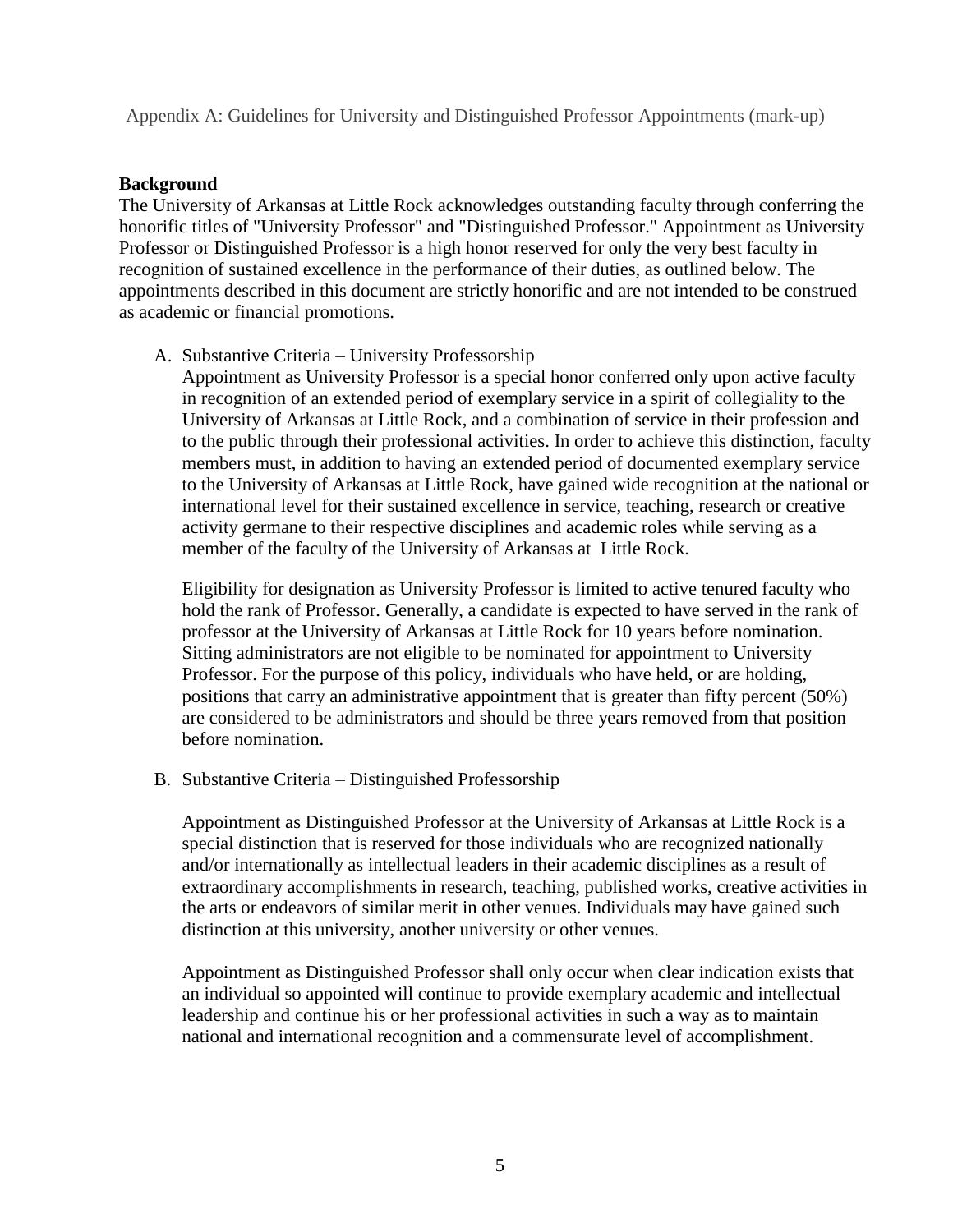Eligibility for designation as Distinguished Professor is limited to active tenured faculty who hold the rank of Professor, the title University Professor, or incoming faculty who will be awarded tenure and who hold credentials of similar merit from another university or other venues.

## 3. **Policies and Timing**

Nominations for appointment to University and Distinguished Professor will follow the applicable policies in Board Policy 405.1 and as well as the established timeline for promotion identified in UA Little Rock Policy on Promotion and Tenure. (403.15).

The tenured and tenure-track faculty of each school or college and each unit shall **may** establish and include in the approved governance documents, substantive criteria and procedures for use in considering nominees for University or Distinguished Professor within that college or school and unit. Unit criteria shall not be in conflict with, nor less rigorous than, the criteria for appointment as University or Distinguished Professor noted in this document. Unit criteria are subject to approval consistent with all revisions to college or school and unit personnel documents under University policy.

## 4. **Documentation/Dossier**

The candidate must complete the supporting materials required by the University of Arkansas at Little Rock, and any additional materials that may be required by the unit.

The information supplied should be sufficiently detailed so that a candidate can be evaluated in terms of both sustained superior performance as outlined in the background section and the potential for continued superior performance.

### 5. **Process**

- a. Any University of Arkansas at Little Rock faculty member holding the rank of Professor may nominate himself or herself for appointment as University or Distinguished Professor. Alternatively, any tenured or tenure-track member of the faculty or the department chair of the unit may nominate a Professor for appointment as University or Distinguished Professor. A letter of nomination must set forth the achievements of distinction that warrant the appointment and must be submitted to the appropriate departmental authority.
- b. For faculty members with affiliations with multiple colleges, such nominations shall be considered in the department and college or school where the nominee has the greatest percentage of, or principal appointment. Faculty with appointments equally divided among two or more colleges or schools shall be considered by the college or school within which they hold tenure, but in the course of such review the views of the other appointing schools or colleges shall be sought and considered.
- c. All tenured faculty in a unit are eligible to vote for individuals being considered for University or Distinguished Professor, The Nomination for Appointment to University Professor or Distinguished Professor Form must be completed.
- d. All nominations of university and distinguished professors will be reviewed by the provost.
- e. At any point prior to the Chancellor's recommendation, the nominee may withdraw his/her name from further consideration.